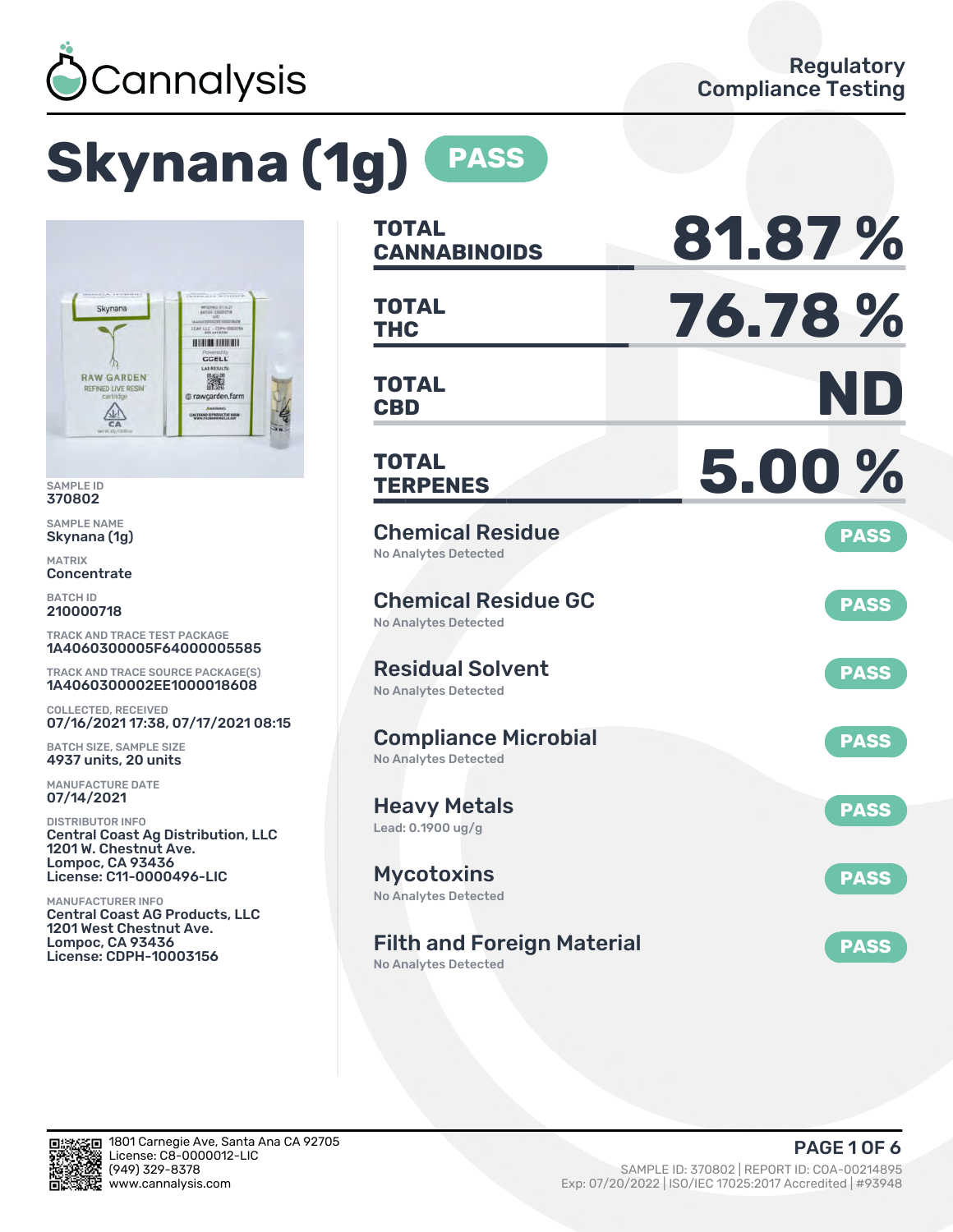

### CANNABINOID ANALYSIS

Total THC,CBD value(s) have been decarboxylated.

| TOTAL THC:          | 767.8 mg/g (76.78 %), 767.8 mg per package |
|---------------------|--------------------------------------------|
| TOTAL CBD:          | ND.                                        |
| TOTAL CANNABINOIDS: | 818.7 mg/g (81.87 %)                       |

UNIT OF MEASUREMENT: Milligrams per Gram(mg/g)

| <b>ANALYTE</b>         | <b>RESULT</b>         | LOD    | <b>LLOO</b> | <b>ANALYTE</b>   | <b>RESULT</b>        | <b>LOD</b> | <b>LLOO</b> |
|------------------------|-----------------------|--------|-------------|------------------|----------------------|------------|-------------|
| THCa                   | ND                    | 0.2000 | 0.4000      | CBD <sub>v</sub> | ND                   | 0.2000     | 0.4000      |
| D9THC                  | 767.8 mg/g (76.78 %)  | 0.2000 | 0.4000      | CBGa             | <b>ND</b>            | 0.2000     | 0.4000      |
| D8THC                  | ND                    | 0.2000 | 0.4000      | <b>CBG</b>       | 45.55 mg/g (4.555 %) | 0.2000     | 0.4000      |
| <b>THC<sub>v</sub></b> | 5.319 mg/g (0.5319 %) | 0.2000 | 0.4000      | CBN              | <b>ND</b>            | 0.2000     | 0.4000      |
| CBDa                   | <b>ND</b>             | 0.2000 | 0.4000      | СВС              | <b>ND</b>            | 0.2000     | 0.4000      |
| CBD                    | <b>ND</b>             | 0.2000 | 0.4000      |                  |                      |            |             |
|                        |                       |        |             |                  |                      |            |             |

#### ADDITIONAL INFORMATION

| Method:              | SOP-TECH-001 | Sample Prepped: 07/17/2021 14:16  | Sample Approved: 07/19/2021 21:25  |  |
|----------------------|--------------|-----------------------------------|------------------------------------|--|
| Instrument: UPLC-DAD |              | Sample Analyzed: 07/17/2021 15:44 | Prep-Analytical Batch: 31100-25259 |  |



### TERPENE ANALYSIS

TOTAL TERPENES: 50.00 mg/g (5.000 %)

| <b>UNIT OF MEASUREMENT:</b> | Milligrams per Gram(mg/g) |        |             |                        |                                                    |        |                  |
|-----------------------------|---------------------------|--------|-------------|------------------------|----------------------------------------------------|--------|------------------|
| <b>ANALYTE</b>              | <b>RESULT</b>             | LOD    | <b>LLOO</b> | <b>ANALYTE</b>         | <b>RESULT</b>                                      | LOD    | LL <sub>OO</sub> |
| 3-Carene                    | <b>ND</b>                 | 1.000  | 2.500       | Alpha bisabolol        | <lloq< td=""><td>0.1000</td><td>0.500</td></lloq<> | 0.1000 | 0.500            |
| Alpha cedrene               | <b>ND</b>                 | 1.000  | 2.500       | Alpha humulene         | 1.797 mg/g $(0.1797%)$                             | 0.5000 | 1.000            |
| Alpha pinene                | 2.408 mg/g $(0.2408\%)$   | 0.1000 | 1.000       | Alpha terpinene        | <b>ND</b>                                          | 0.5000 | 1.000            |
| Alpha terpineol             | 1.019 mg/g $(0.1019\%)$   | 0.3260 | 0.6520      | Beta caryophyllene     | 6.352 mg/g $(0.6352%)$                             | 0.5000 | 1.000            |
| Beta myrcene                | 10.77 mg/g (1.077 %)      | 0.5000 | 1.000       | Beta pinene            | 2.730 mg/g (0.2730 %)                              | 0.6070 | 1.214            |
| Borneol                     | <b>ND</b>                 | 1.000  | 2.500       | Camphene               | <b>ND</b>                                          | 0.5000 | 1.000            |
| Camphor                     | <b>ND</b>                 | 0.1000 | 0.5000      | Caryophyllene oxide ND |                                                    | 0.5000 | 2.500            |
| Cedrol                      | <b>ND</b>                 | 0.5000 | 1.000       | Cis geraniol           | <b>ND</b>                                          | 1.000  | 2.500            |
| Cis nerolidol               | <b>ND</b>                 | 2.500  | 5.000       | Eucalyptol             | <b>ND</b>                                          | 0.1000 | 0.500            |
| Fenchol                     | 1.638 mg/g $(0.1638\%)$   | 0.5000 | 1.000       | Fenchone               | <lloq< td=""><td>0.1000</td><td>0.500</td></lloq<> | 0.1000 | 0.500            |
| Gamma terpinene             | <b>ND</b>                 | 0.1000 | 0.5000      | Gamma terpineol        | <b>ND</b>                                          | 0.2090 | 0.523            |
| Geranyl acetate             | <b>ND</b>                 | 0.1000 | 0.5000      | Guaiol                 | <b>ND</b>                                          | 2.500  | 5.000            |
| Isoborneol                  | <b>ND</b>                 | 0.5000 | 1.000       | Isopulegol             | <b>ND</b>                                          | 2.500  | 5.000            |
| Limonene                    | 17.46 mg/g (1.746 %)      | 0.5000 | 2.500       | Linalool               | 1.117 mg/g $(0.1117%)$                             | 0.5000 | 1.000            |
| Menthol                     | <b>ND</b>                 | 1.000  | 2.500       | Ocimene 1              | <lloq< td=""><td>0.1550</td><td>0.310</td></lloq<> | 0.1550 | 0.310            |
| Ocimene <sub>2</sub>        | 3.321 mg/g (0.3321%)      | 0.3450 | 1.725       | P-cymene               | <b>ND</b>                                          | 0.5230 | 1.045            |
| P-mentha-1,5-diene ND       |                           | 0.5000 | 1.000       | Pulegone               | <b>ND</b>                                          | 0.1000 | 0.500            |
| Sabinene                    | <b>ND</b>                 | 0.5000 | 1.000       | Terpinolene            | 1.385 mg/g (0.1385 %)                              | 0.1000 | 0.500            |
| Trans beta farnesene ND     |                           | 2.500  | 5.000       | Trans geraniol         | <b>ND</b>                                          | 0.5000 | 2.500            |
| Trans nerolidol             | <b>ND</b>                 | 0.5000 | 2.500       | Valencene              | <b>ND</b>                                          | 0.5000 | 1.000            |

| <b>ANALYTE</b>          | <b>RESULT</b>           | <b>LOD</b> | <b>LLOQ</b> | <b>ANALYTE</b>      | <b>RESULT</b>                                       | <b>LOD</b> | <b>LLOQ</b> |
|-------------------------|-------------------------|------------|-------------|---------------------|-----------------------------------------------------|------------|-------------|
| 3-Carene                | <b>ND</b>               | 1.000      | 2.500       | Alpha bisabolol     | <ll0q< td=""><td>0.1000</td><td>0.5000</td></ll0q<> | 0.1000     | 0.5000      |
| Alpha cedrene           | <b>ND</b>               | 1.000      | 2.500       | Alpha humulene      | 1.797 mg/g (0.1797 %)                               | 0.5000     | 1.000       |
| Alpha pinene            | 2.408 mg/g $(0.2408\%)$ | 0.1000     | 1.000       | Alpha terpinene     | <b>ND</b>                                           | 0.5000     | 1.000       |
| Alpha terpineol         | 1.019 mg/g (0.1019 %)   | 0.3260     | 0.6520      | Beta caryophyllene  | 6.352 mg/g $(0.6352%)$                              | 0.5000     | 1.000       |
| Beta myrcene            | 10.77 mg/g (1.077 %)    | 0.5000     | 1.000       | Beta pinene         | 2.730 mg/g (0.2730 %)                               | 0.6070     | 1.214       |
| Borneol                 | <b>ND</b>               | 1.000      | 2.500       | Camphene            | <b>ND</b>                                           | 0.5000     | 1.000       |
| Camphor                 | <b>ND</b>               | 0.1000     | 0.5000      | Caryophyllene oxide | <b>ND</b>                                           | 0.5000     | 2.500       |
| Cedrol                  | <b>ND</b>               | 0.5000     | 1.000       | Cis geraniol        | <b>ND</b>                                           | 1.000      | 2.500       |
| Cis nerolidol           | <b>ND</b>               | 2.500      | 5.000       | Eucalyptol          | <b>ND</b>                                           | 0.1000     | 0.5000      |
| Fenchol                 | 1.638 mg/g $(0.1638\%)$ | 0.5000     | 1.000       | Fenchone            | <ll0q< td=""><td>0.1000</td><td>0.5000</td></ll0q<> | 0.1000     | 0.5000      |
| Gamma terpinene         | <b>ND</b>               | 0.1000     | 0.5000      | Gamma terpineol     | <b>ND</b>                                           | 0.2090     | 0.5230      |
| Geranyl acetate         | ND.                     | 0.1000     | 0.5000      | Guaiol              | <b>ND</b>                                           | 2.500      | 5.000       |
| Isoborneol              | <b>ND</b>               | 0.5000     | 1.000       | Isopulegol          | <b>ND</b>                                           | 2.500      | 5.000       |
| Limonene                | 17.46 mg/g (1.746 %)    | 0.5000     | 2.500       | Linalool            | 1.117 mg/g (0.1117 %)                               | 0.5000     | 1.000       |
| Menthol                 | <b>ND</b>               | 1.000      | 2.500       | Ocimene 1           | <ll0q< td=""><td>0.1550</td><td>0.3100</td></ll0q<> | 0.1550     | 0.3100      |
| Ocimene 2               | 3.321 mg/g (0.3321%)    | 0.3450     | 1.725       | P-cymene            | <b>ND</b>                                           | 0.5230     | 1.045       |
| P-mentha-1,5-diene ND   |                         | 0.5000     | 1.000       | Pulegone            | <b>ND</b>                                           | 0.1000     | 0.5000      |
| Sabinene                | <b>ND</b>               | 0.5000     | 1.000       | Terpinolene         | 1.385 mg/g (0.1385 %)                               | 0.1000     | 0.5000      |
| Trans beta farnesene ND |                         | 2.500      | 5.000       | Trans geraniol      | <b>ND</b>                                           | 0.5000     | 2.500       |
| Trans nerolidol         | <b>ND</b>               | 0.5000     | 2.500       | Valencene           | <b>ND</b>                                           | 0.5000     | 1.000       |
|                         |                         |            |             |                     |                                                     |            |             |



PAGE 2 OF 6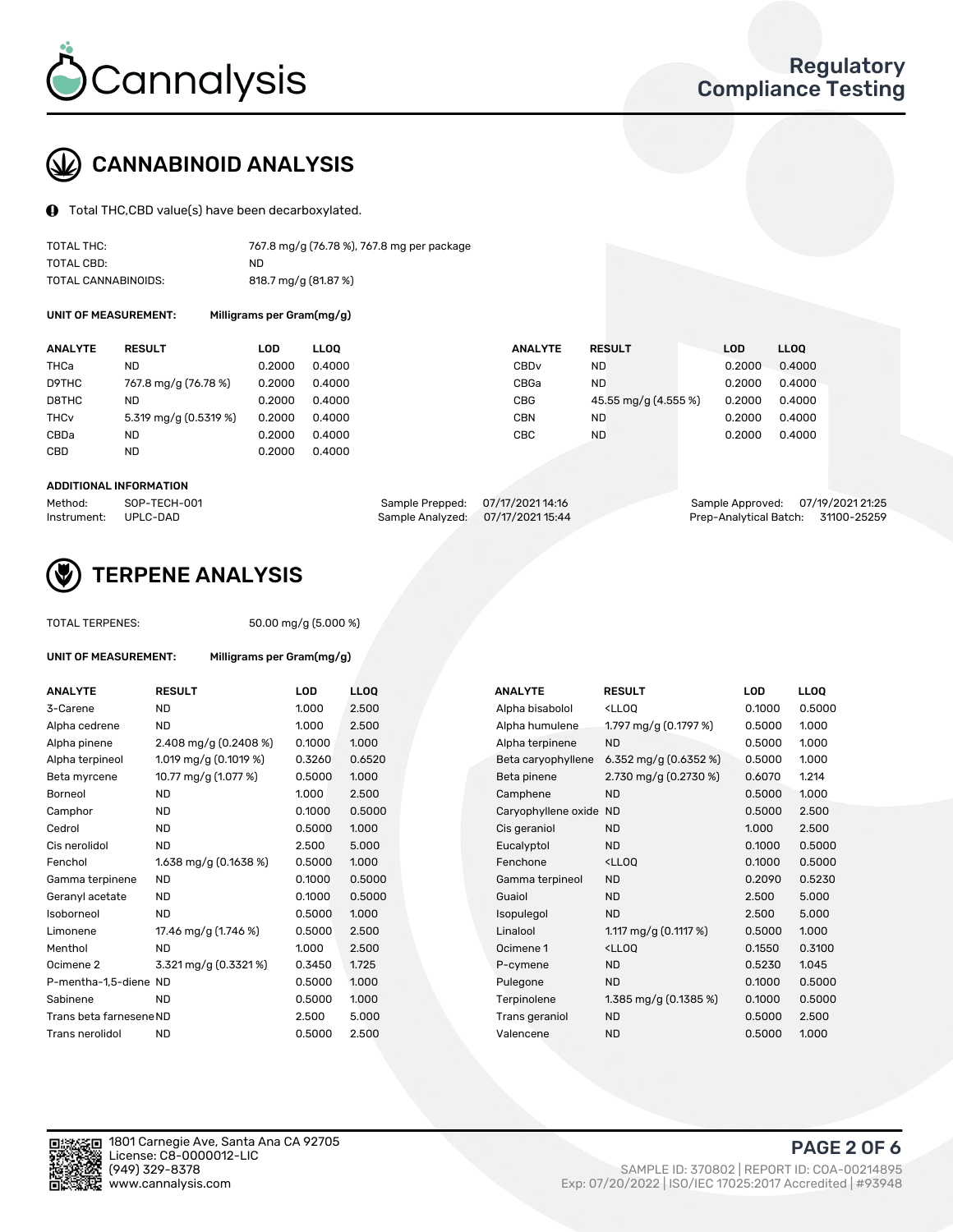

### Regulatory Compliance Testing

#### ADDITIONAL INFORMATION

Method: SOP-TECH-027 Sample Prepped: 07/17/2021 14:14 Sample Approved: 07/19/2021 15:27 Prep-Analytical Batch: 31098-25257



CHEMICAL RESIDUE ANALYSIS PASS

UNIT OF MEASUREMENT: Micrograms per Gram(ug/g)

| <b>ANALYTE</b>  | <b>RESULT</b> | LOD    | LLOQ   | <b>ACTION LEVEL</b> |      | <b>ANALYTE</b>      | <b>RESULT</b> | <b>LOD</b> | <b>LLOQ</b> | <b>ACTION LEVEL</b> |      |
|-----------------|---------------|--------|--------|---------------------|------|---------------------|---------------|------------|-------------|---------------------|------|
| Abamectin       | <b>ND</b>     | 0.0200 | 0.0400 | 0.1000              | Pass | Acephate            | <b>ND</b>     | 0.0200     | 0.0400      | 0.1000              | Pass |
| Acequinocyl     | <b>ND</b>     | 0.0200 | 0.0400 | 0.1000              | Pass | Acetamiprid         | <b>ND</b>     | 0.0200     | 0.0400      | 0.1000              | Pass |
| Aldicarb        | <b>ND</b>     | 0.0200 | 0.0400 | 0.0                 | Pass | Azoxystrobin        | <b>ND</b>     | 0.0200     | 0.0400      | 0.1000              | Pass |
| Bifenazate      | <b>ND</b>     | 0.0200 | 0.0400 | 0.1000              | Pass | Bifenthrin          | <b>ND</b>     | 0.0200     | 0.0400      | 3.000               | Pass |
| <b>Boscalid</b> | <b>ND</b>     | 0.0200 | 0.0400 | 0.1000              | Pass | Carbaryl            | <b>ND</b>     | 0.0200     | 0.0400      | 0.5000              | Pass |
| Carbofuran      | <b>ND</b>     | 0.0200 | 0.0400 | 0.0                 | Pass | Chlorantraniliprole | <b>ND</b>     | 0.0200     | 0.0400      | 10.00               | Pass |
| Clofentezine    | <b>ND</b>     | 0.0200 | 0.0400 | 0.1000              | Pass | Coumaphos           | <b>ND</b>     | 0.0200     | 0.0400      | 0.0                 | Pass |
| Cyfluthrin      | <b>ND</b>     | 0.4000 | 1.000  | 2.000               | Pass | Cypermethrin        | <b>ND</b>     | 0.4000     | 1.000       | 1.000               | Pass |
| Daminozide      | <b>ND</b>     | 0.0200 | 0.0400 | 0.0                 | Pass | Diazinon            | <b>ND</b>     | 0.0200     | 0.0400      | 0.1000              | Pass |
| Dichlorvos      | <b>ND</b>     | 0.0200 | 0.0400 | 0.0                 | Pass | Dimethoate          | <b>ND</b>     | 0.0200     | 0.0400      | 0.0                 | Pass |
| Dimethomorph    | <b>ND</b>     | 0.0200 | 0.0400 | 2.000               | Pass | Ethoprophos         | <b>ND</b>     | 0.0200     | 0.0400      | 0.0                 | Pass |
| Etofenprox      | <b>ND</b>     | 0.0200 | 0.0400 | 0.0                 | Pass | Etoxazole           | <b>ND</b>     | 0.0200     | 0.0400      | 0.1000              | Pass |
| Fenhexamid      | <b>ND</b>     | 0.0200 | 0.0400 | 0.1000              | Pass | Fenoxycarb          | <b>ND</b>     | 0.0200     | 0.0400      | 0.0                 | Pass |
| Fenpyroximate   | <b>ND</b>     | 0.0200 | 0.0400 | 0.1000              | Pass | Fipronil            | <b>ND</b>     | 0.0400     | 0.1000      | 0.0                 | Pass |
| Flonicamid      | <b>ND</b>     | 0.0200 | 0.0400 | 0.1000              | Pass | Fludioxonil         | <b>ND</b>     | 0.0200     | 0.0400      | 0.1000              | Pass |
| Hexythiazox     | <b>ND</b>     | 0.0200 | 0.0400 | 0.1000              | Pass | Imazalil            | <b>ND</b>     | 0.0200     | 0.0400      | 0.0                 | Pass |
| Imidacloprid    | <b>ND</b>     | 0.0200 | 0.0400 | 5.000               | Pass | Kresoxim methyl     | <b>ND</b>     | 0.0200     | 0.0400      | 0.1000              | Pass |
| Malathion       | <b>ND</b>     | 0.0200 | 0.0400 | 0.5000              | Pass | Metalaxyl           | <b>ND</b>     | 0.0200     | 0.0400      | 2.000               | Pass |
| Methiocarb      | <b>ND</b>     | 0.0200 | 0.0400 | 0.0                 | Pass | Methomyl            | <b>ND</b>     | 0.0200     | 0.0400      | 1.000               | Pass |
| Mevinphos       | <b>ND</b>     | 0.0200 | 0.0400 | 0.0                 | Pass | Myclobutanil        | <b>ND</b>     | 0.0200     | 0.0400      | 0.1000              | Pass |
| Naled           | <b>ND</b>     | 0.0200 | 0.0400 | 0.1000              | Pass | Oxamyl              | <b>ND</b>     | 0.0200     | 0.0400      | 0.5000              | Pass |
| Paclobutrazol   | <b>ND</b>     | 0.0200 | 0.0400 | 0.0                 | Pass | Permethrins         | <b>ND</b>     | 0.0400     | 0.1000      | 0.5000              | Pass |
| Phosmet         | <b>ND</b>     | 0.0200 | 0.0400 | 0.1000              | Pass | Piperonyl butoxide  | <b>ND</b>     | 0.0200     | 0.0400      | 3.000               | Pass |
| Prallethrin     | <b>ND</b>     | 0.0200 | 0.0400 | 0.1000              | Pass | Propiconazole       | <b>ND</b>     | 0.0200     | 0.0400      | 0.1000              | Pass |
| Propoxur        | <b>ND</b>     | 0.0200 | 0.0400 | 0.0                 | Pass | Pyrethrins          | <b>ND</b>     | 0.0200     | 0.0400      | 0.5000              | Pass |
| Pyridaben       | <b>ND</b>     | 0.0200 | 0.0400 | 0.1000              | Pass | Spinetoram          | <b>ND</b>     | 0.0200     | 0.0400      | 0.1000              | Pass |
| Spinosad        | <b>ND</b>     | 0.0300 | 0.0700 | 0.1000              | Pass | Spiromesifen        | <b>ND</b>     | 0.0200     | 0.0400      | 0.1000              | Pass |
| Spirotetramat   | <b>ND</b>     | 0.0200 | 0.0400 | 0.1000              | Pass | Spiroxamine         | <b>ND</b>     | 0.0200     | 0.0400      | 0.0                 | Pass |
| Tebuconazole    | <b>ND</b>     | 0.0200 | 0.0400 | 0.1000              | Pass | Thiacloprid         | <b>ND</b>     | 0.0200     | 0.0400      | 0.0                 | Pass |
| Thiamethoxam    | <b>ND</b>     | 0.0200 | 0.0400 | 5.000               | Pass | Trifloxystrobin     | <b>ND</b>     | 0.0200     | 0.0400      | 0.1000              | Pass |

#### ADDITIONAL INFORMATION

Method: SOP-TECH-002 Sample Prepped: 07/17/2021 15:35 Sample Approved: 07/20/2021 14:19<br>Instrument: LC-MS/MS Sample Analyzed: 07/17/2021 16:01 Prep-Analytical Batch: 31104-25260 Prep-Analytical Batch: 31104-25260

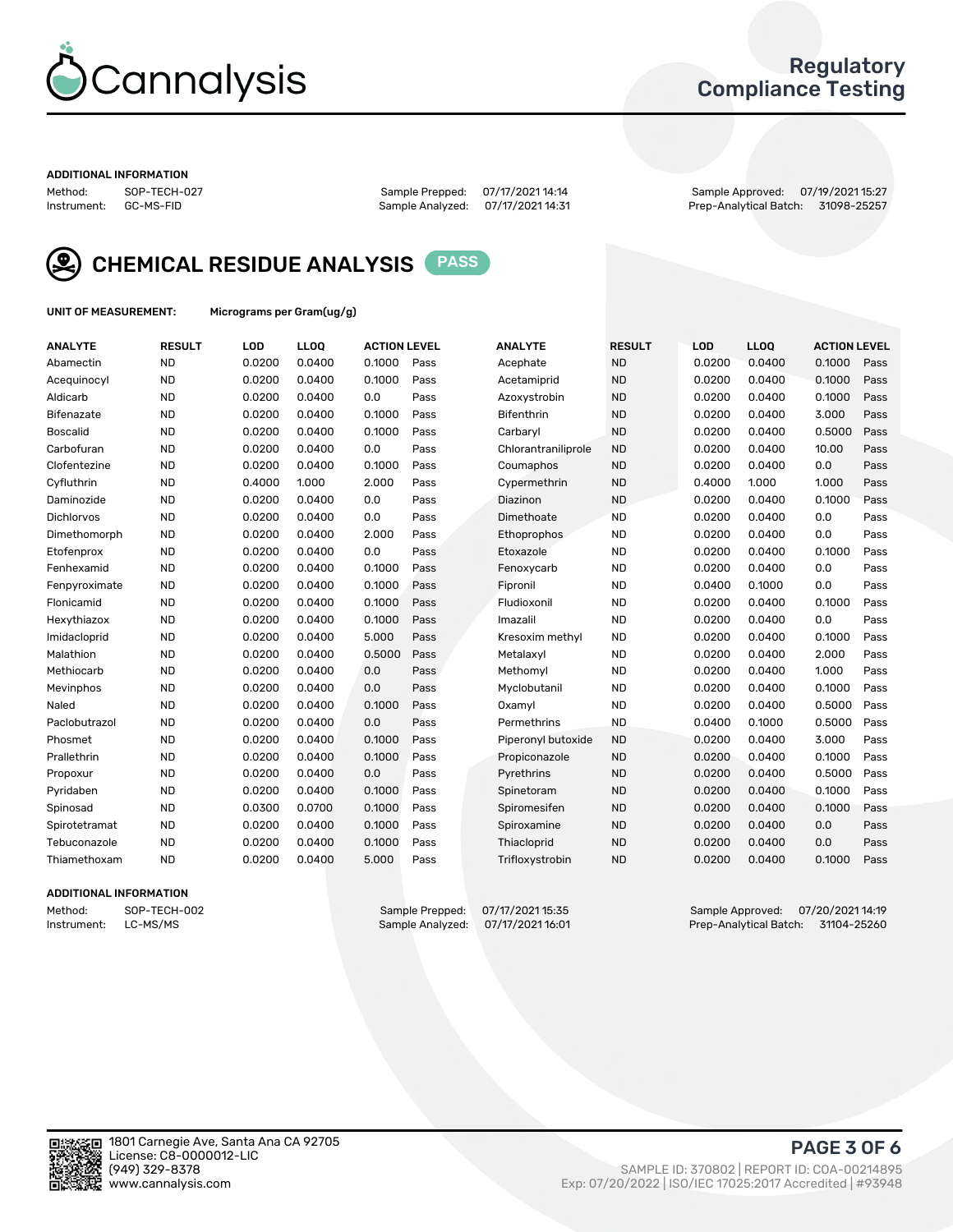

### CHEMICAL RESIDUE GC ANALYSIS PASS

| UNIT OF MEASUREMENT: | Micrograms |
|----------------------|------------|
|                      |            |

per Gram(ug/g)

| <b>ANALYTE</b>         | <b>RESULT</b>            | LOD    | <b>LLOO</b> | <b>ACTION LEVEL</b> |                                     | <b>ANALYTE</b>                       | <b>RESULT</b> | LOD              | <b>LLOO</b>            | <b>ACTION LEVEL</b>            |      |
|------------------------|--------------------------|--------|-------------|---------------------|-------------------------------------|--------------------------------------|---------------|------------------|------------------------|--------------------------------|------|
| Captan                 | <b>ND</b>                | 0.1000 | 0.2000      | 0.7000              | Pass                                | Chlordane                            | <b>ND</b>     | 0.0109           | 0.0136                 | 0.0                            | Pass |
| Methyl parathion       | <b>ND</b>                | 0.0400 | 0.1000      | 0.0                 | Pass                                | <b>PCNB</b>                          | <b>ND</b>     | 0.0200           | 0.0400                 | 0.1000                         | Pass |
| Chlorfenapyr           | <b>ND</b>                | 0.0800 | 0.1000      | 0.0                 | Pass                                | Chlorpyrifos                         | <b>ND</b>     | 0.0800           | 0.1000                 | 0.0                            | Pass |
|                        |                          |        |             |                     |                                     |                                      |               |                  |                        |                                |      |
| ADDITIONAL INFORMATION |                          |        |             |                     |                                     |                                      |               |                  |                        |                                |      |
| Method:<br>Instrument: | SOP-TECH-010<br>GC-MS/MS |        |             |                     | Sample Prepped:<br>Sample Analyzed: | 07/17/2021 15:35<br>07/17/2021 16:02 |               | Sample Approved: | Prep-Analytical Batch: | 07/20/202108:09<br>31105-25261 |      |

### RESIDUAL SOLVENT ANALYSIS PASS

UNIT OF MEASUREMENT: Micrograms per Gram(ug/g)

| <b>ANALYTE</b>    | <b>RESULT</b> | LOD    | <b>LLOO</b> | <b>ACTION LEVEL</b> |      | <b>ANALYTE</b>     | <b>RESULT</b> | LOD    | <b>LLOO</b> | <b>ACTION LEVEL</b> |      |
|-------------------|---------------|--------|-------------|---------------------|------|--------------------|---------------|--------|-------------|---------------------|------|
| Acetone           | <b>ND</b>     | 50.00  | 100.0       | 5000                | Pass | Acetonitrile       | <b>ND</b>     | 50.00  | 100.0       | 410.0               | Pass |
| Benzene           | <b>ND</b>     | 0.5000 | 1.000       | 1.000               | Pass | <b>Butane</b>      | <b>ND</b>     | 50.00  | 100.0       | 5000                | Pass |
| Chloroform        | <b>ND</b>     | 0.5000 | 1.000       | 1.000               | Pass | Ethanol            | <b>ND</b>     | 50.00  | 100.0       | 5000                | Pass |
| Ethyl Acetate     | <b>ND</b>     | 50.00  | 100.0       | 5000                | Pass | <b>Ethyl Ether</b> | <b>ND</b>     | 50.00  | 100.0       | 5000                | Pass |
| Ethylene oxide    | <b>ND</b>     | 0.5000 | 1.000       | 1.000               | Pass | Heptane            | <b>ND</b>     | 50.00  | 100.0       | 5000                | Pass |
| Hexane            | <b>ND</b>     | 50.00  | 100.0       | 290.0               | Pass | Isopropyl Alcohol  | <b>ND</b>     | 50.00  | 100.0       | 5000                | Pass |
| Methanol          | <b>ND</b>     | 50.00  | 100.0       | 3000                | Pass | Methylene chloride | <b>ND</b>     | 0.5000 | 1.000       | 1.000               | Pass |
| Pentane           | <b>ND</b>     | 50.00  | 100.0       | 5000                | Pass | Propane            | <b>ND</b>     | 50.00  | 200.0       | 5000                | Pass |
| Toluene           | <b>ND</b>     | 50.00  | 100.0       | 890.0               | Pass | Xvlenes            | <b>ND</b>     | 50.08  | 100.0       | 2170                | Pass |
| Trichloroethylene | <b>ND</b>     | 0.5000 | 1.000       | 1.000               | Pass | 1.2-Dichloroethane | <b>ND</b>     | 0.5000 | 1.000       | 1.000               | Pass |

#### ADDITIONAL INFORMATION

Method: SOP-TECH-021 Sample Prepped: 07/17/2021 14:14 Sample Approved: 07/19/2021 09:39<br>Instrument: HS-GC-MS/FID Sample Analyzed: 07/17/2021 14:32 Prep-Analytical Batch: 31099-25258 Prep-Analytical Batch: 31099-25258



UNIT OF MEASUREMENT: Cycle Threshold (Ct)

| <b>ANALYTE</b>                        | <b>RESULT</b>          | LOD   | <b>LLOO</b> | <b>ACTION LEVEL</b> |                  | <b>ANALYTE</b> | <b>RESULT</b> | LOD              | <b>LLOO</b>      |     | <b>ACTION LEVEL</b> |
|---------------------------------------|------------------------|-------|-------------|---------------------|------------------|----------------|---------------|------------------|------------------|-----|---------------------|
| A.fumigatus                           | <b>ND</b>              | 33.00 | 0.0         | 0.0                 | Pass             | A. flavus      | <b>ND</b>     | 33.00            | 0.0              | 0.0 | Pass                |
| A. niger                              | <b>ND</b>              | 33.00 | 0.0         | 0.0                 | Pass             | A. terreus     | <b>ND</b>     | 33.00            | 0.0              | 0.0 | Pass                |
| <b>STEC</b>                           | <b>ND</b>              | 33.00 | 0.0         | 0.0                 | Pass             | Salmonella spp | <b>ND</b>     | 33.00            | 0.0              | 0.0 | Pass                |
|                                       | ADDITIONAL INFORMATION |       |             |                     |                  |                |               |                  |                  |     |                     |
| SOP-TECH-016, SOP-TECH-022<br>Method: |                        |       |             | Sample Prepped:     | 07/19/2021 06:50 |                |               | Sample Approved: | 07/19/2021 13:46 |     |                     |

Instrument: qPCR Sample Analyzed: 07/19/2021 06:59 Prep-Analytical Batch: 31110-25266

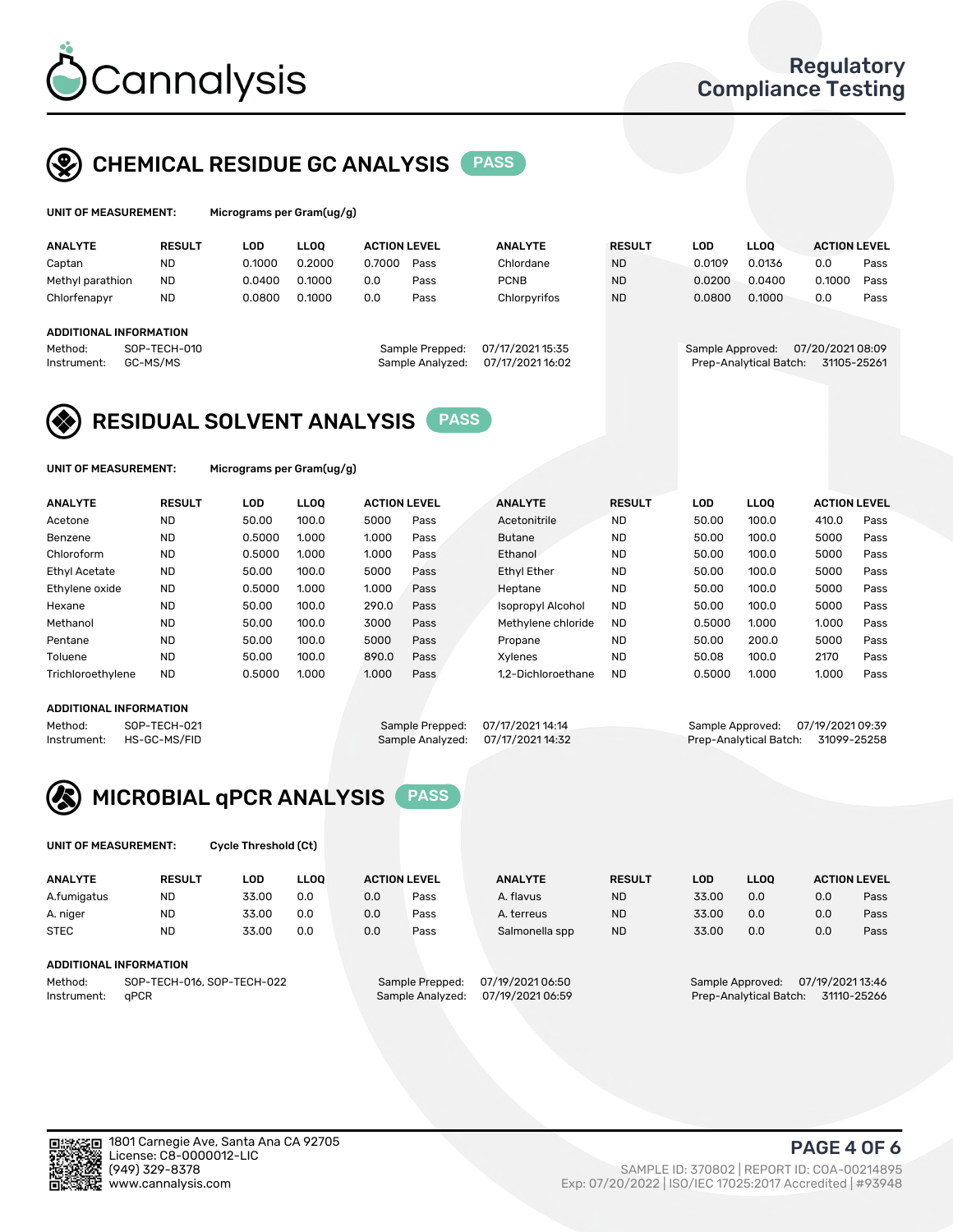

 $U$ UNIT OF MEASUREMENT: Micrograms per Gram(ug/g)



| $1.001$ egi anno por orann $(497, 97)$                  |                        |            |             |                     |                        |                  |               |            |             |                     |      |  |
|---------------------------------------------------------|------------------------|------------|-------------|---------------------|------------------------|------------------|---------------|------------|-------------|---------------------|------|--|
| <b>ANALYTE</b>                                          | <b>RESULT</b>          | <b>LOD</b> | <b>LLOO</b> | <b>ACTION LEVEL</b> |                        | <b>ANALYTE</b>   | <b>RESULT</b> | <b>LOD</b> | <b>LLOO</b> | <b>ACTION LEVEL</b> |      |  |
| Arsenic                                                 | <b>ND</b>              | 0.0120     | 0.1000      | 0.2000              | Pass                   | Cadmium          | <b>ND</b>     | 0.0072     | 0.0500      | 0.2000              | Pass |  |
| Lead                                                    | $0.1900$ ug/g          | 0.0068     | 0.0500      | 0.5000              | Pass                   | Mercury          | <b>ND</b>     | 0.0060     | 0.0500      | 0.1000              | Pass |  |
| <b>ADDITIONAL INFORMATION</b><br>Method:<br>Instrument: | SOP-TECH-013<br>ICP-MS |            |             | Sample Approved:    | Prep-Analytical Batch: | 07/19/2021 10:35 | 31101-25265   |            |             |                     |      |  |
| <b>MYCOTOXINS ANALYSIS</b><br><b>PASS</b>               |                        |            |             |                     |                        |                  |               |            |             |                     |      |  |
| Micrograms per Kilogram(ug/kg)<br>UNIT OF MEASUREMENT:  |                        |            |             |                     |                        |                  |               |            |             |                     |      |  |

| <b>ANALYTE</b>          | <b>RESULT</b> | LOD   | <b>LLOO</b> | <b>ACTION LEVEL</b> |      | <b>ANALYTE</b> | <b>RESULT</b> | LOD   | <b>LLOO</b> |       | <b>ACTION LEVEL</b> |
|-------------------------|---------------|-------|-------------|---------------------|------|----------------|---------------|-------|-------------|-------|---------------------|
| Aflatoxin B1            | <b>ND</b>     | 1.000 | 2.000       |                     | N/A  | Aflatoxin B2   | <b>ND</b>     | 2.000 | 5.000       |       | N/A                 |
| Aflatoxin G1            | <b>ND</b>     | 2.000 | 5.000       |                     | N/A  | Aflatoxin G2   | <b>ND</b>     | 2.000 | 5.000       |       | N/A                 |
| <b>Total Aflatoxins</b> | <b>ND</b>     | 10.00 | 14.00       | 20.00               | Pass | Ochratoxin A   | <b>ND</b>     | 1.000 | 2.000       | 20.00 | Pass                |
|                         |               |       |             |                     |      |                |               |       |             |       |                     |
| ADDITIONAL INFORMATION  |               |       |             |                     |      |                |               |       |             |       |                     |

Method: SOP-TECH-020 Sample Prepped: 07/17/2021 16:03 Sample Approved: 07/19/2021 09:57 Instrument: LC-MS/MS Sample Analyzed: 07/17/2021 16:07 Prep-Analytical Batch: 31107-25264

## FILTH & FOREIGN MATERIAL ANALYSIS PASS

UNIT OF MEASUREMENT: Filth and Foreign Matter (%, #/3g)

| <b>ANALYTE</b>         | <b>RESULT</b>                     | LOD | <b>LLOO</b> | <b>ACTION LEVEL</b> |                                     | <b>ANALYTE</b>                       | <b>RESULT</b> | LOD | <b>LLOO</b>                                | <b>ACTION LEVEL</b> |             |
|------------------------|-----------------------------------|-----|-------------|---------------------|-------------------------------------|--------------------------------------|---------------|-----|--------------------------------------------|---------------------|-------------|
| IF RH ME               | <b>ND</b>                         | 0.0 | 0.0         | 1.000               | Pass                                | <b>IFM</b>                           | <b>ND</b>     | 0.0 | 0.0                                        | 25.00               | Pass        |
| Mold                   | <b>ND</b>                         | 0.0 | 0.0         | 25.00               | Pass                                | <b>SSCD</b>                          | <b>ND</b>     | 0.0 | 0.0                                        | 25.00               | Pass        |
| ADDITIONAL INFORMATION |                                   |     |             |                     |                                     |                                      |               |     |                                            |                     |             |
| Method:<br>Instrument: | SOP-TECH-009<br>Visual Inspection |     |             |                     | Sample Prepped:<br>Sample Analyzed: | 07/20/2021 12:34<br>07/20/2021 12:34 |               |     | Sample Approved:<br>Prep-Analytical Batch: | 07/20/2021 14:07    | 31157-25311 |